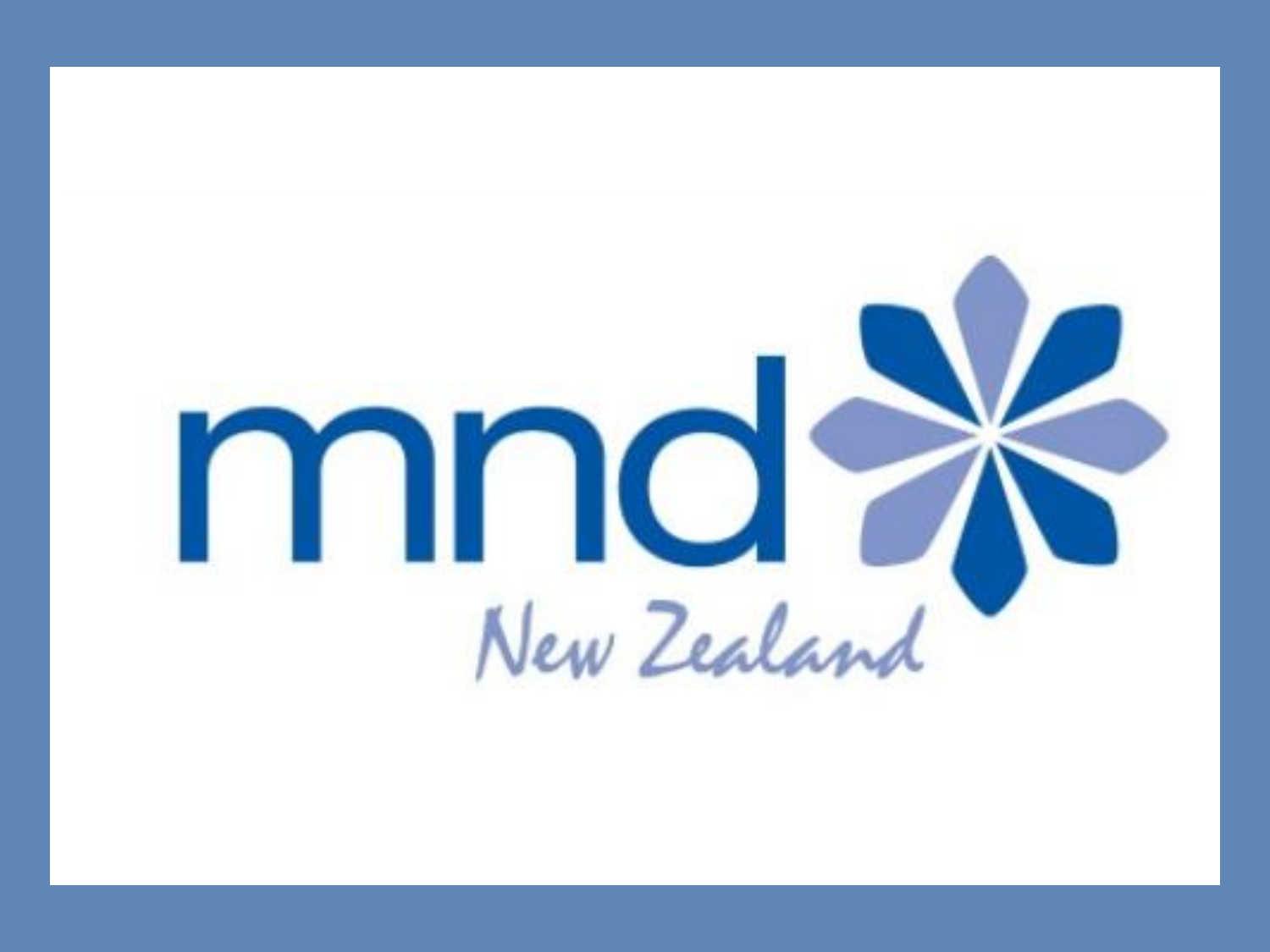

#### **Other Memberships**



**INTERNATIONAL ALLIANCE** OF ALS/MND ASSOCIATIONS





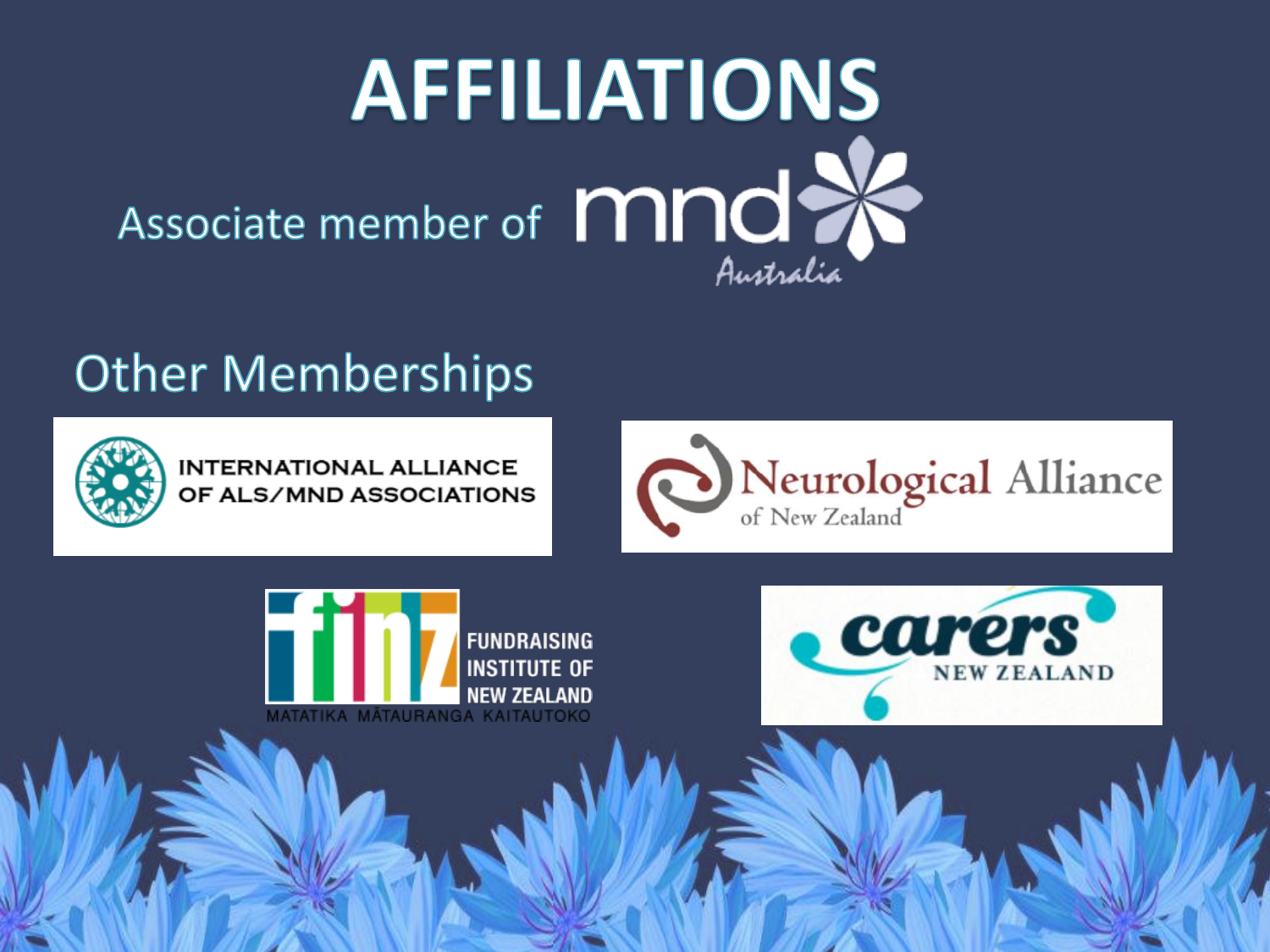

- Not for profit founded in 1985
- National Office in Auckland.
- Staff based at National Office:
	- ➢ General Manager
	- ➢ Support Service Team Leader
	- ➢ Administrator
	- $\triangleright$  Fundraising and Accounts
	- ➢ Communications Manager
	- ➢ Grants Administrator
	- ➢ Research Advisor

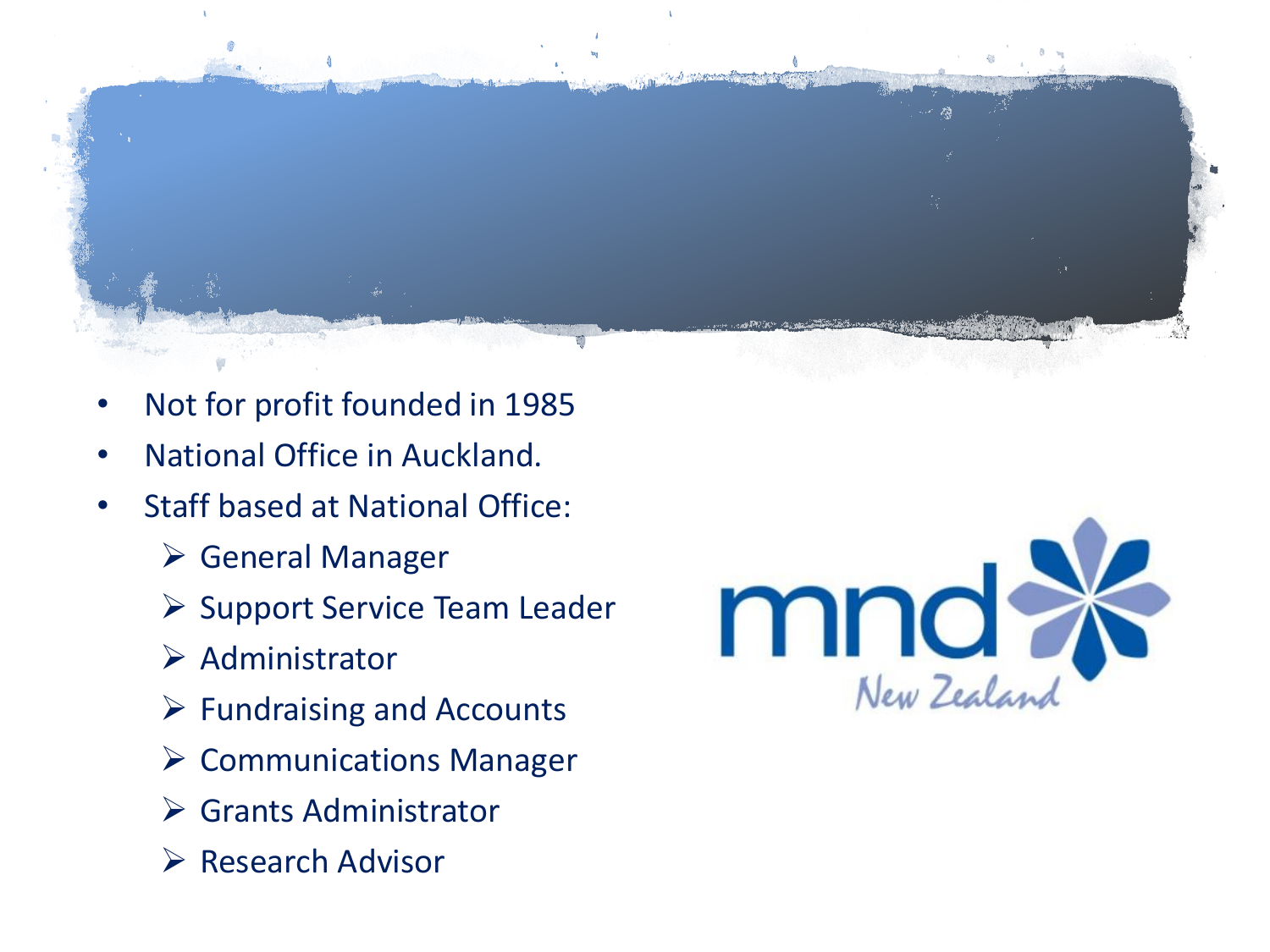- 7 Support team members
- Health/Education backgrounds
- Team members all part time 24- 35 hours/week
- Cover 2, 3 or 4 DHB's each
- Work from home offices
- Monthly team meetings via ZOOM
- Team training days in Auckland once or twice a year

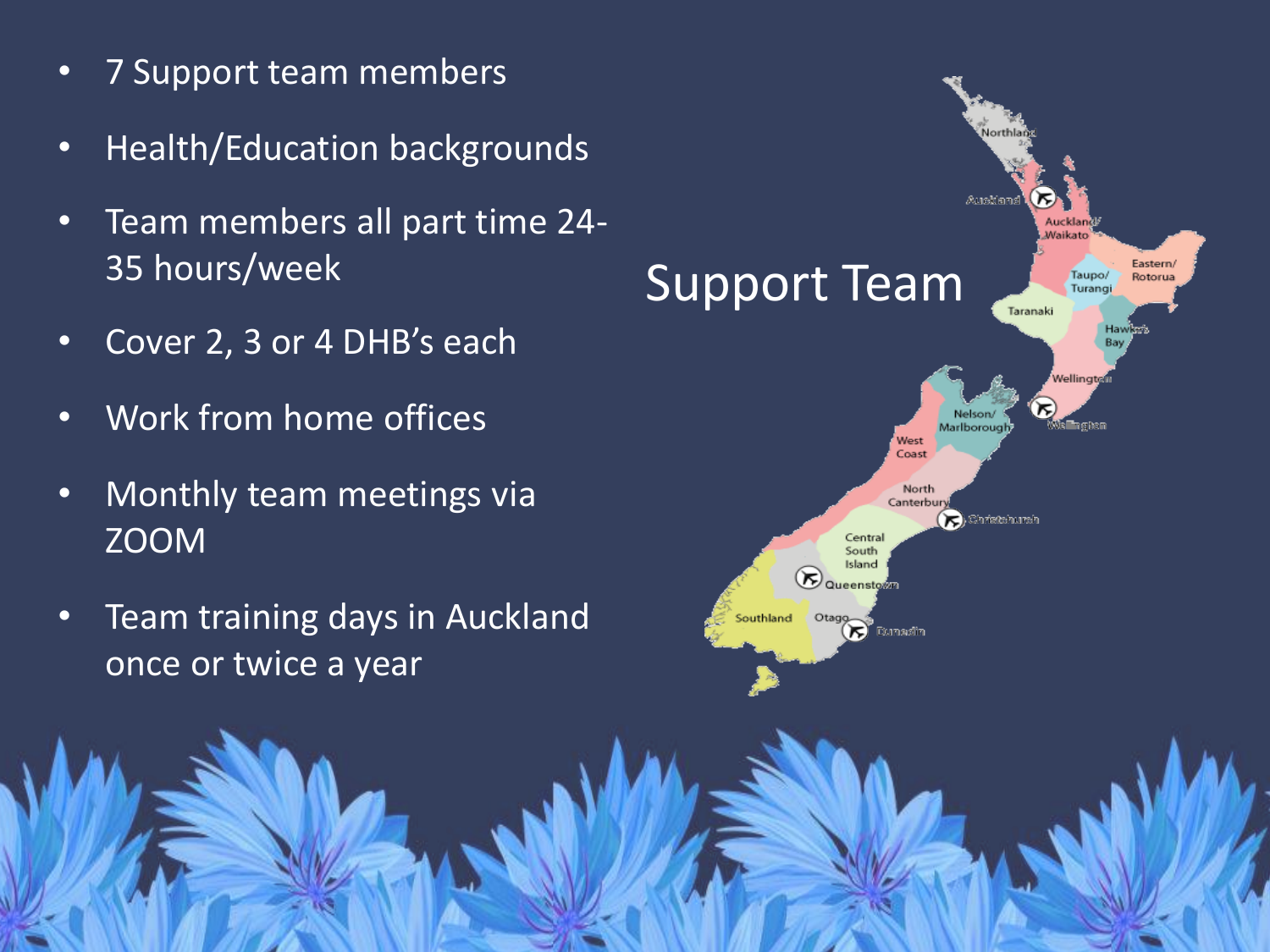## Referrals



Health Professionals/ Allied Health, The person with MND/ Family …







We respect that some people choose not to engage with MND NZ



Some folk need time, Others want us there immediately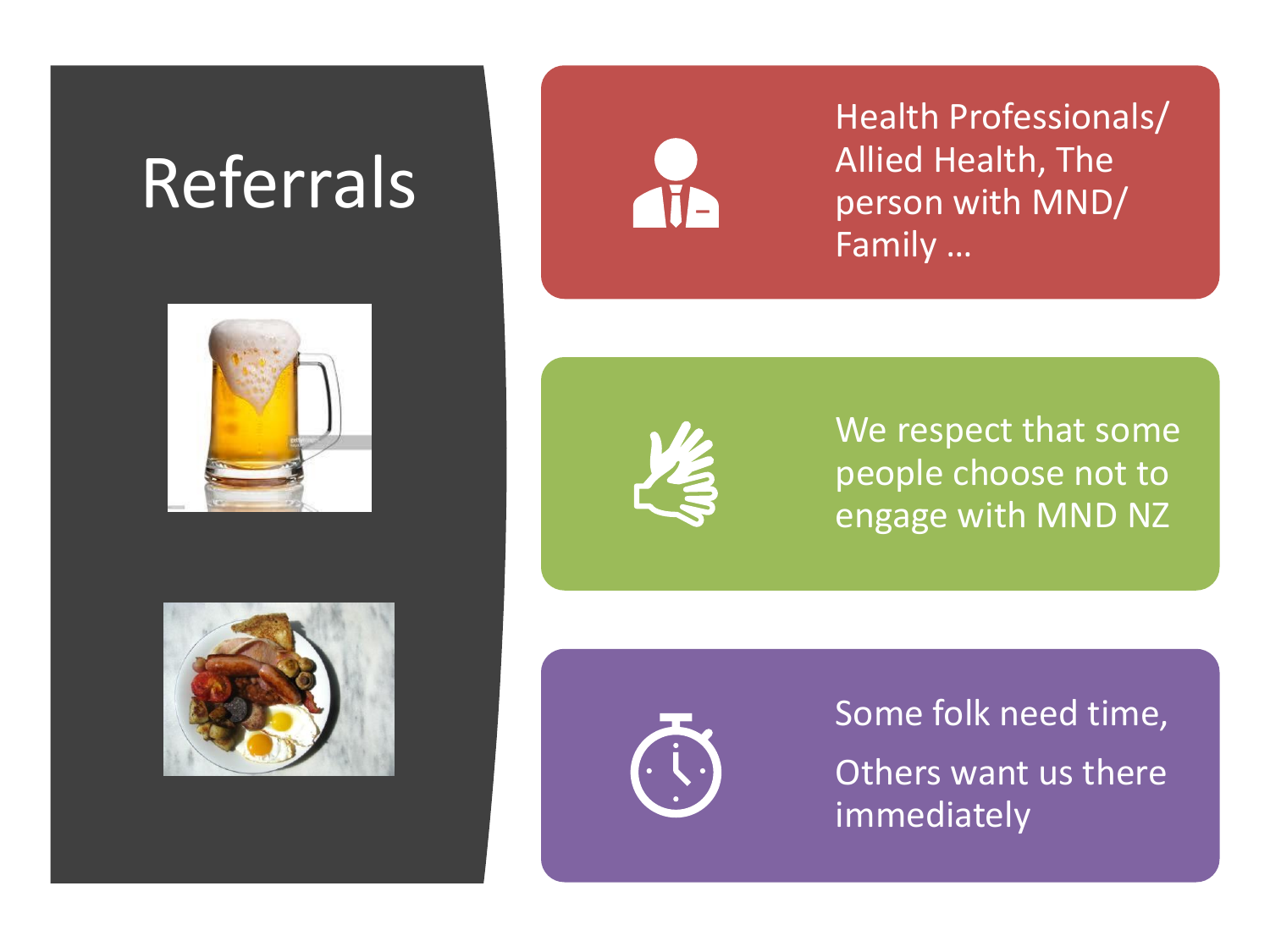### Support service provides support for

- People with MND
- Their caregivers
- Families/Whanau
- Health Professionals working with people with MND



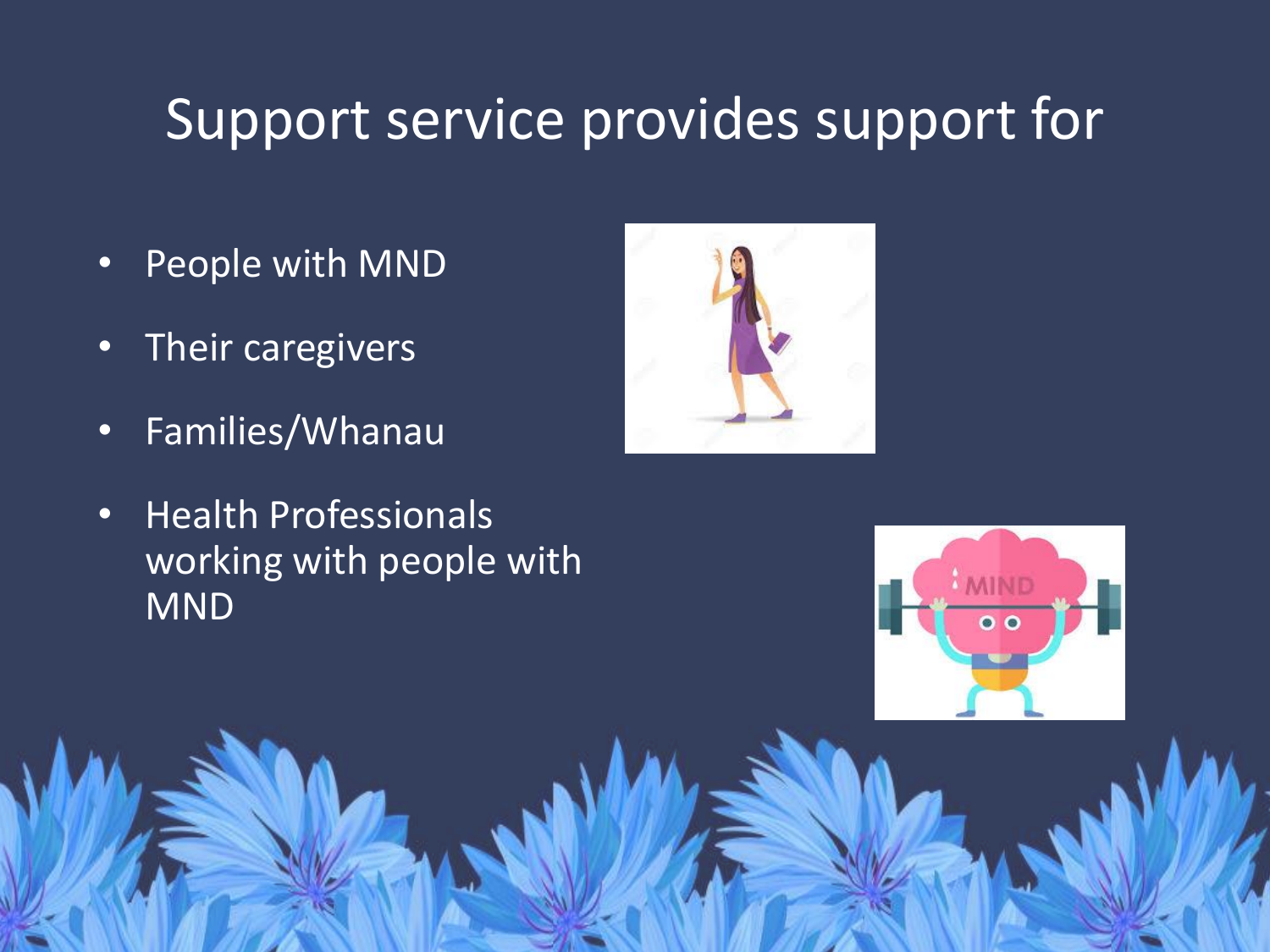## Our client support includes:

- Home Visits
- Email, text and phone follow up between visits
- The option of Skype/ZOOM calls with those in outreach areas
- Liaising with HP's, Allied Health, Rest Homes and community service providers, NASC, TALKLINK
- Providing information and support for extended family and friends

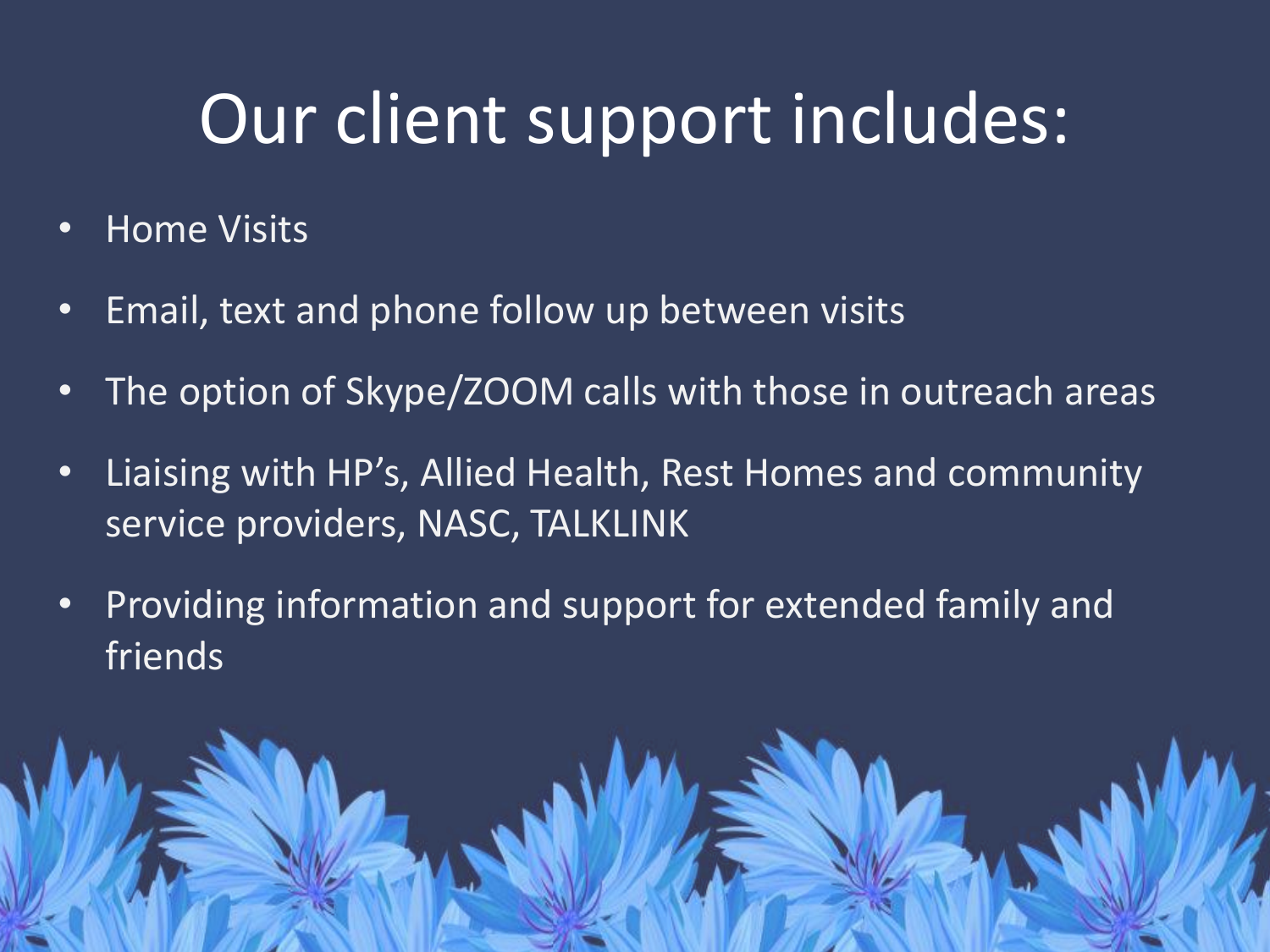# MND Support Role

- Very different to HP or Allied Health our aim is to complement these services by collaboration  $\rightarrow$  REFER.
- Listen to needs/concerns of client and loved ones.
- Provide information.
- Help our clients navigate health system.
- Support health professionals.
- Promote communication with wider team.
- Facilitate contact with other people with MND.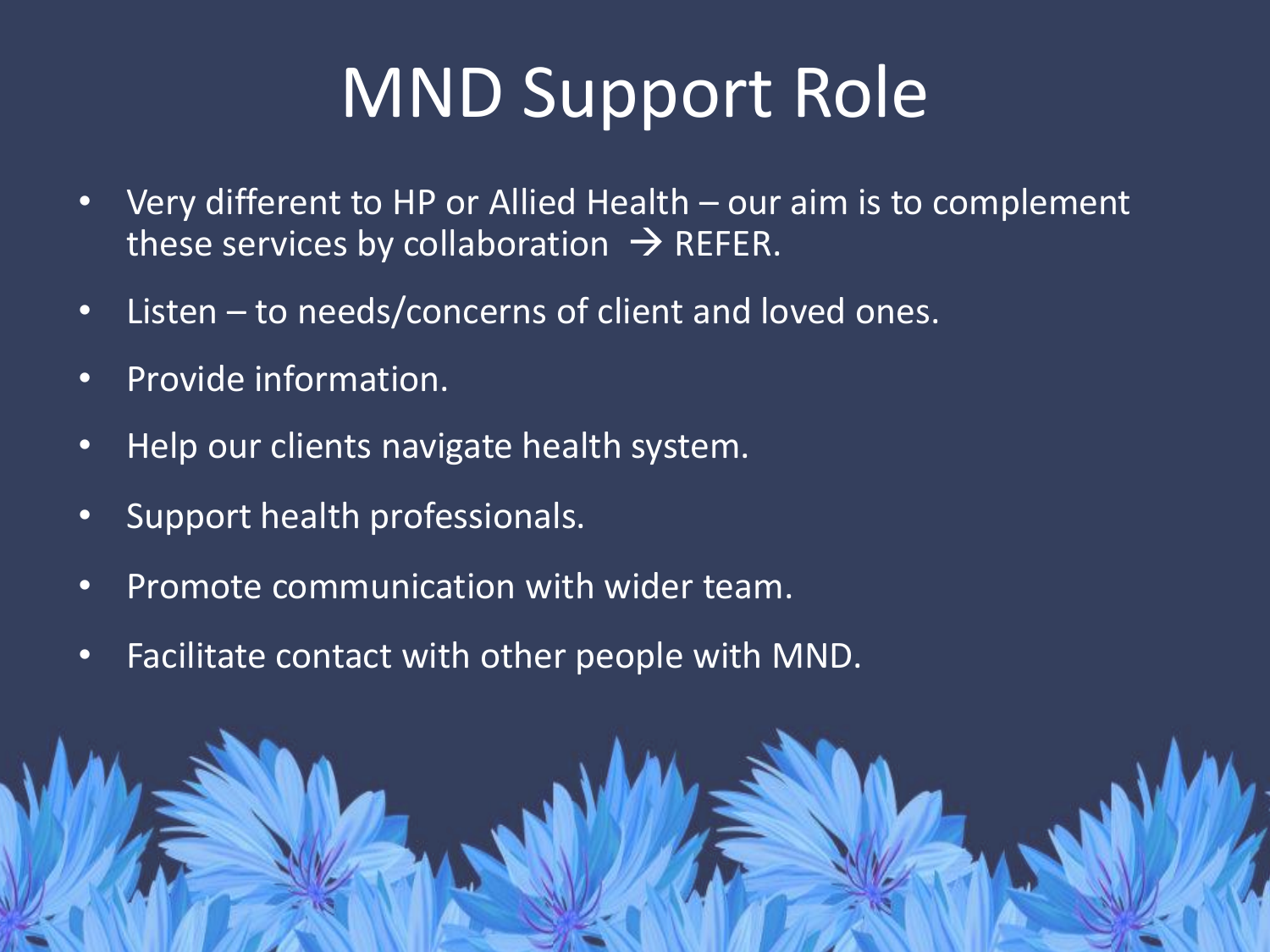### Contact with others

- Support groups mindful of dynamic, not suitable for all
- Smaller meetings depending on need e.g. widows/ widowers
- Linking spouses/ carers with similar issues
- Linking through email if both parties request and agree
- MND NZ Forum
- Social media forums  $\bigodot$  or  $\bigodot$  [In Holland ...]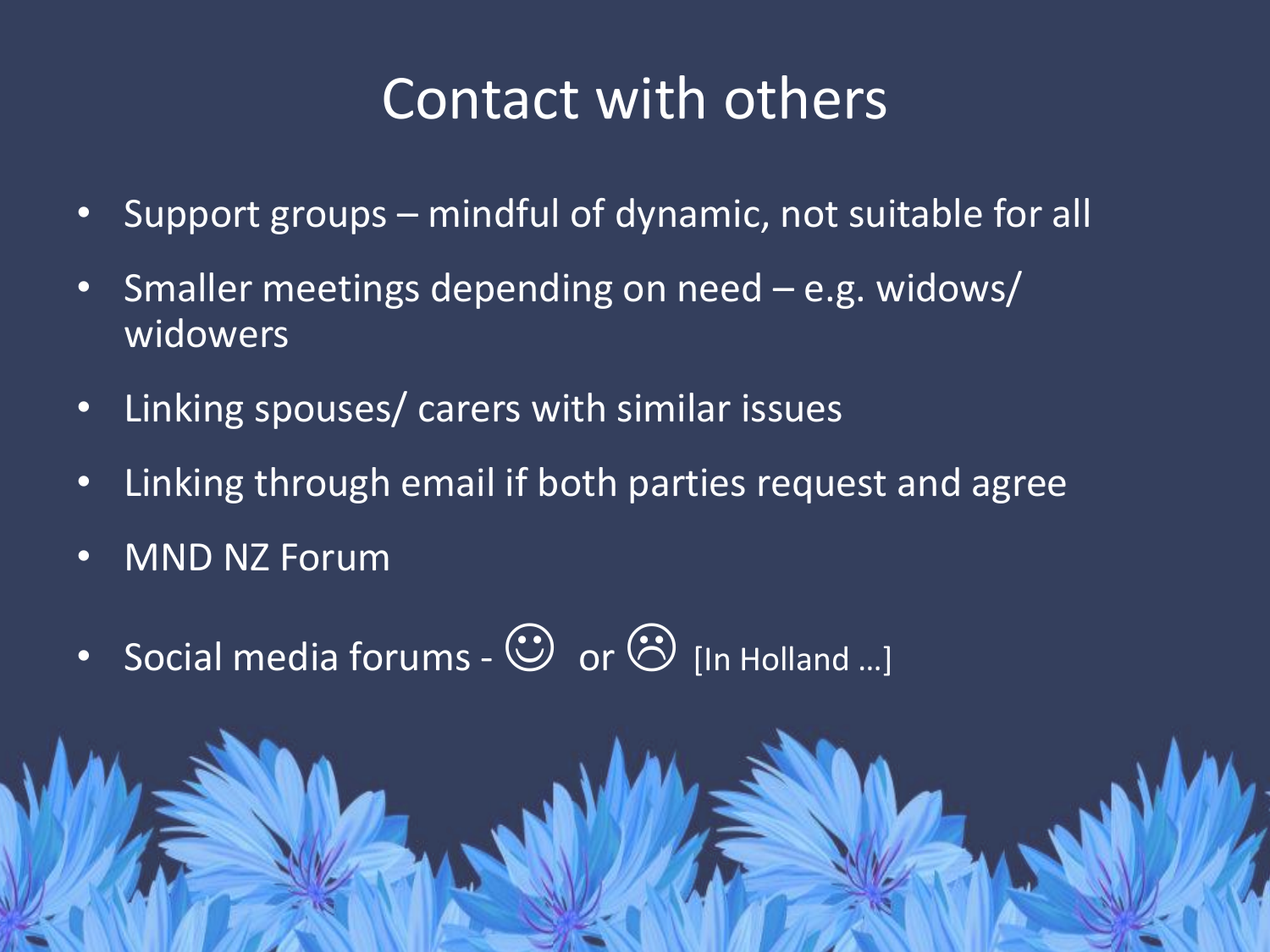### Resources

- Information pack for clients
- "A Problem -Solving approach"- booklet for health professionals
- Talking to Young People Pack
- Newsletters. MND interest updates
- Facebook
- **Website [www.mnd.org.nz](http://www.mnd.org.nz/) \*\*\*\*\***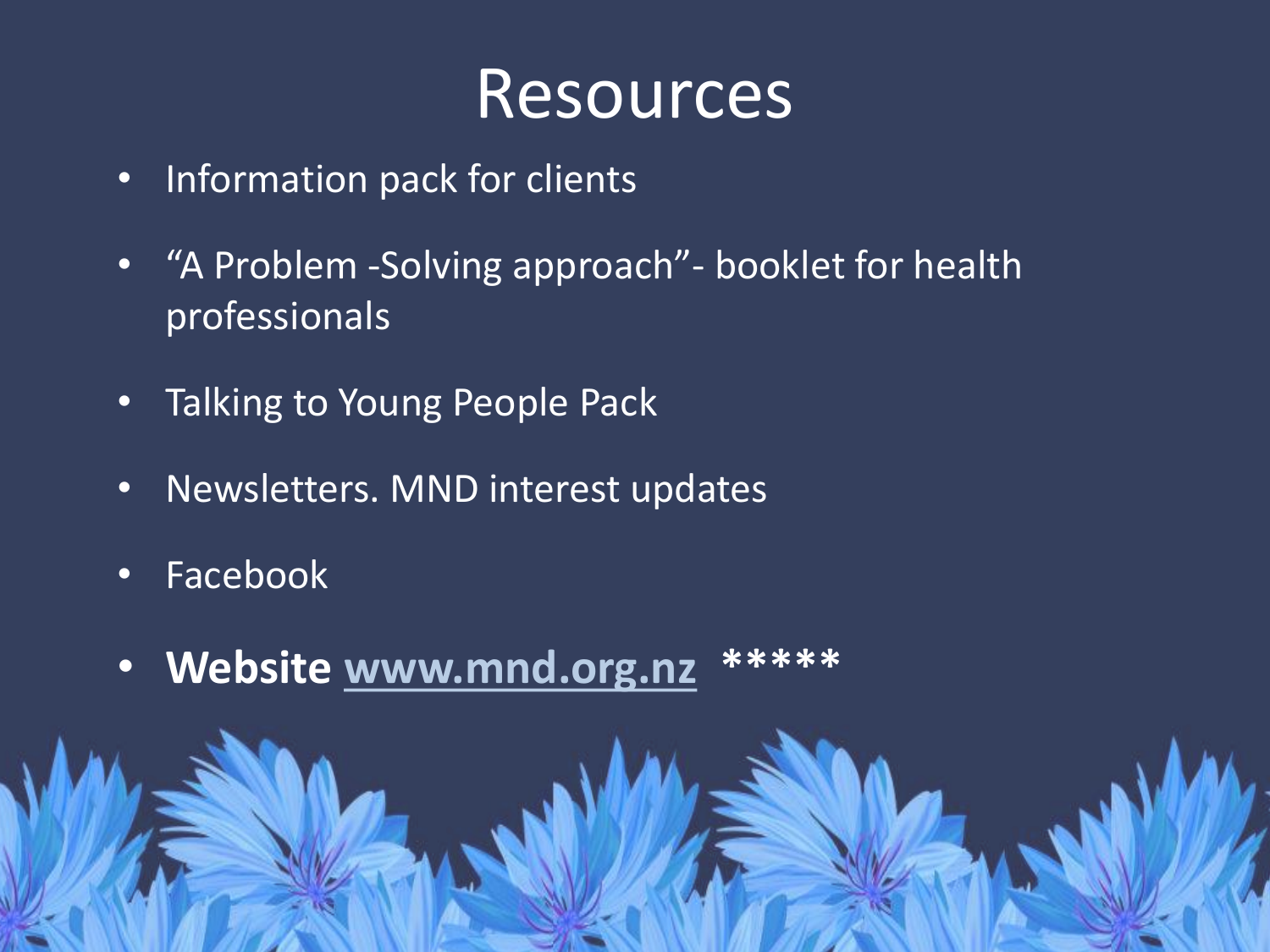#### MND NZ Research Network

- Established in 2017 to facilitate interaction [MND biomedical and clinical researchers, HP's etc].
- Led by Dr Emma Scotter.
- Based at Centre for Brain Research.
- Website provides centralized location to provide information on all MND research in NZ.
- Prompt new research through increased interaction.
- MND NZ supports research through fundraising and through raising awareness.

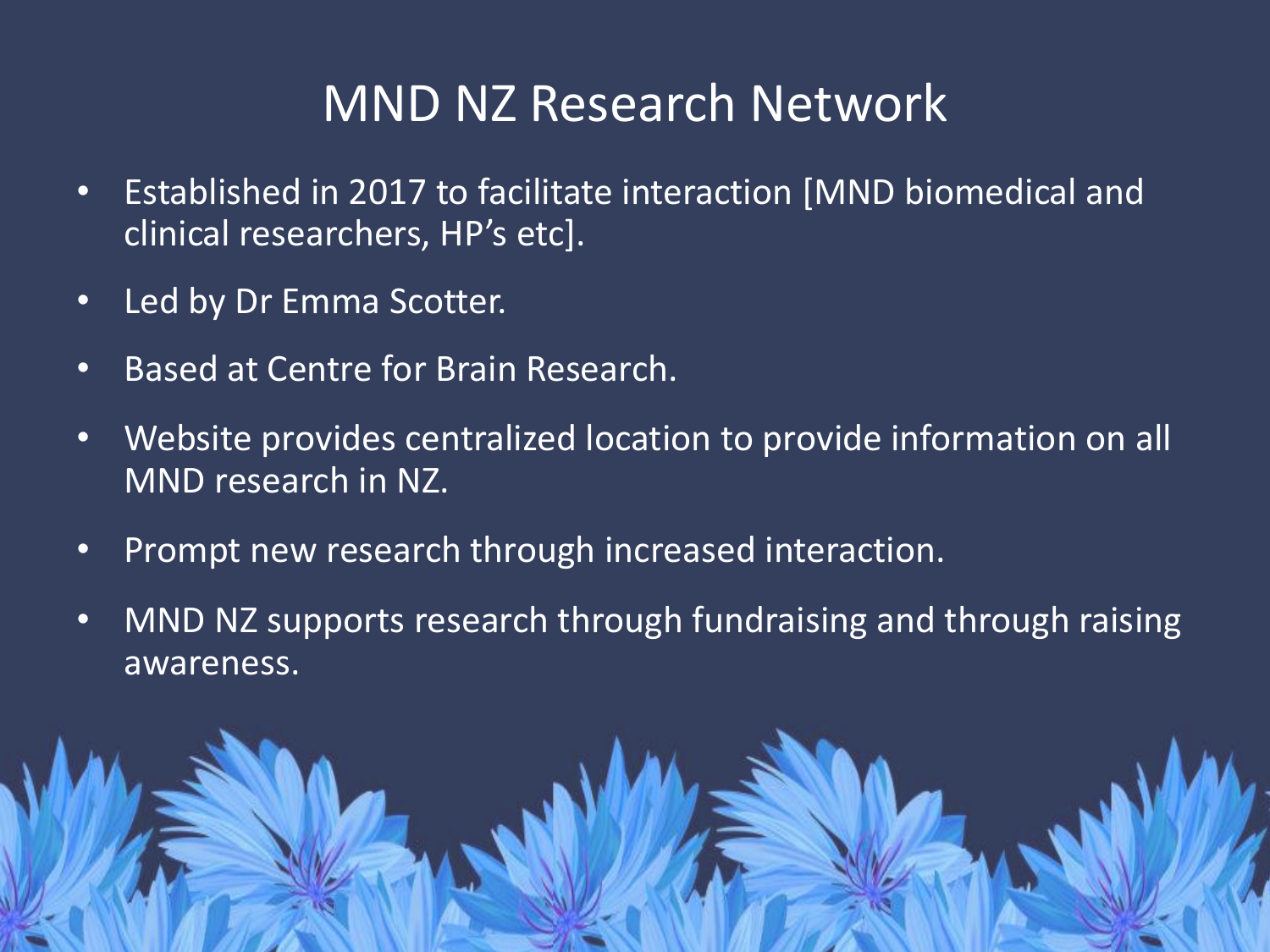# MND Registry

- Launched in May 2017.
- Collects clinical, demographic , contact and genetic information (if known).
- Data stored anonymously in secure online database maintained by Australian Registry.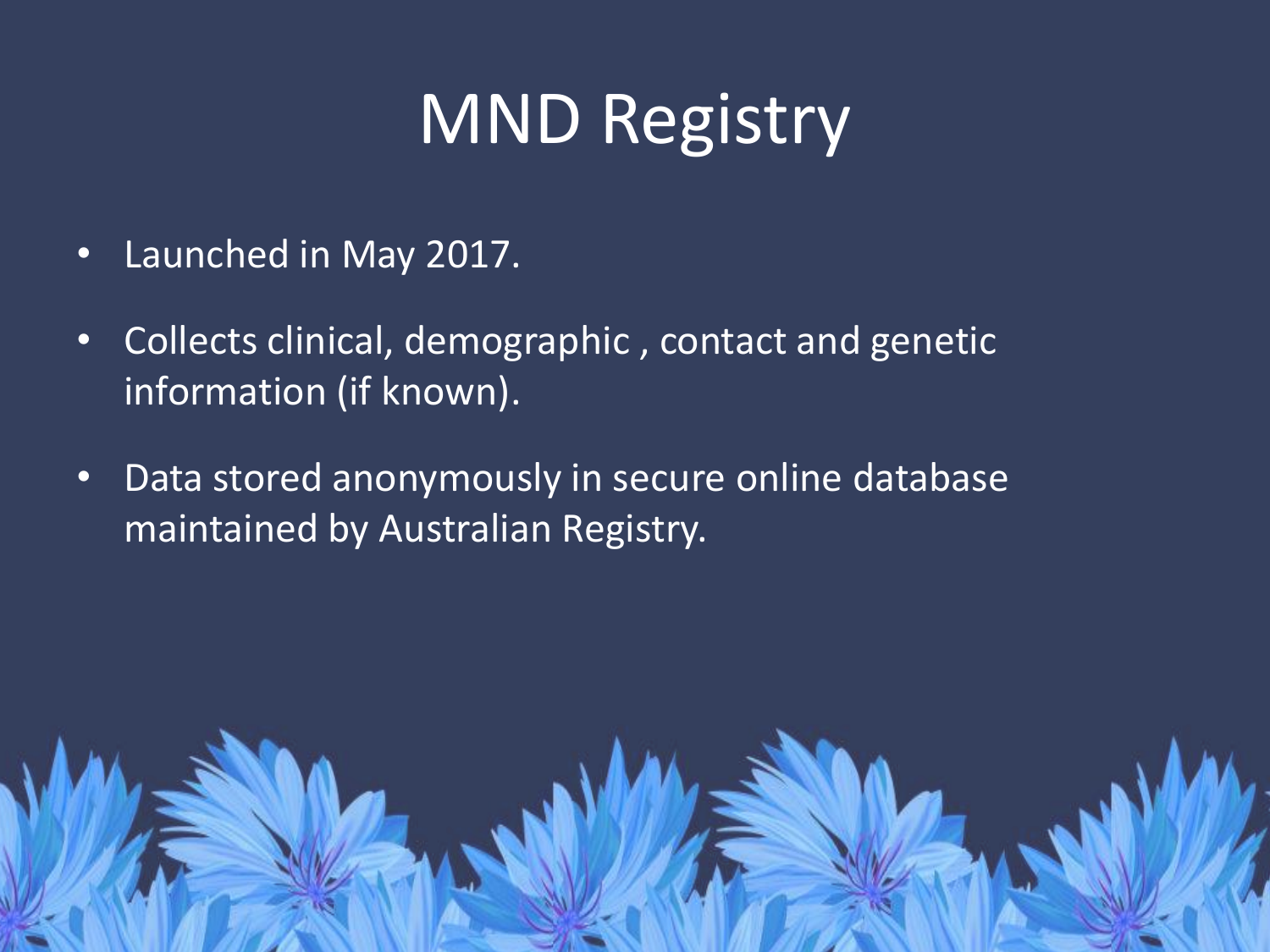# MND Registry Aim

- Facilitate growth of MND research in NZ.
- Help guide future development of Support Services.
- Connect people with MND to researchers here and overseas.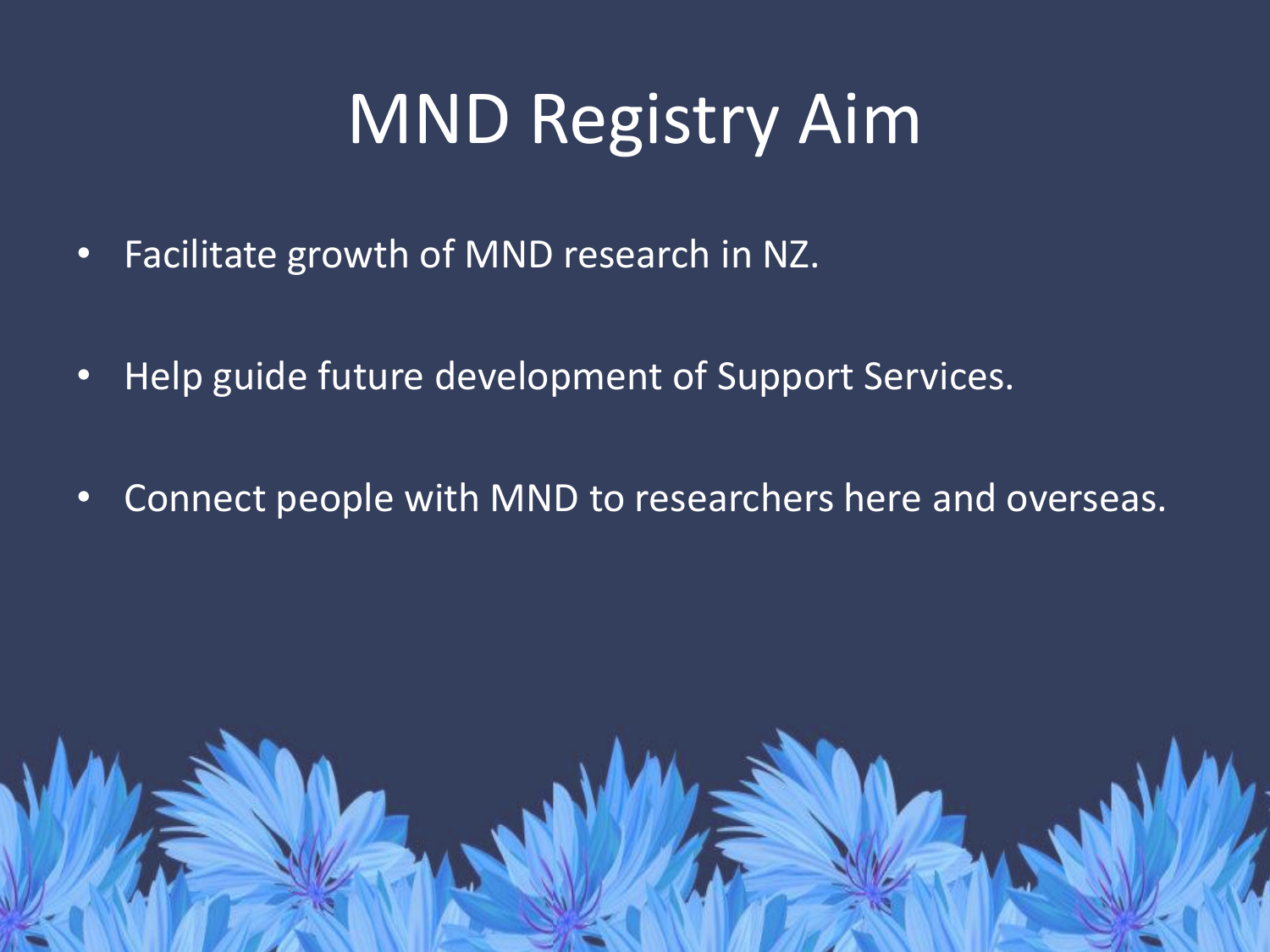

# Regular Fundraisers

- Cuppa Tea for MND
- Main fundraiser Walk 2 d'feet MND





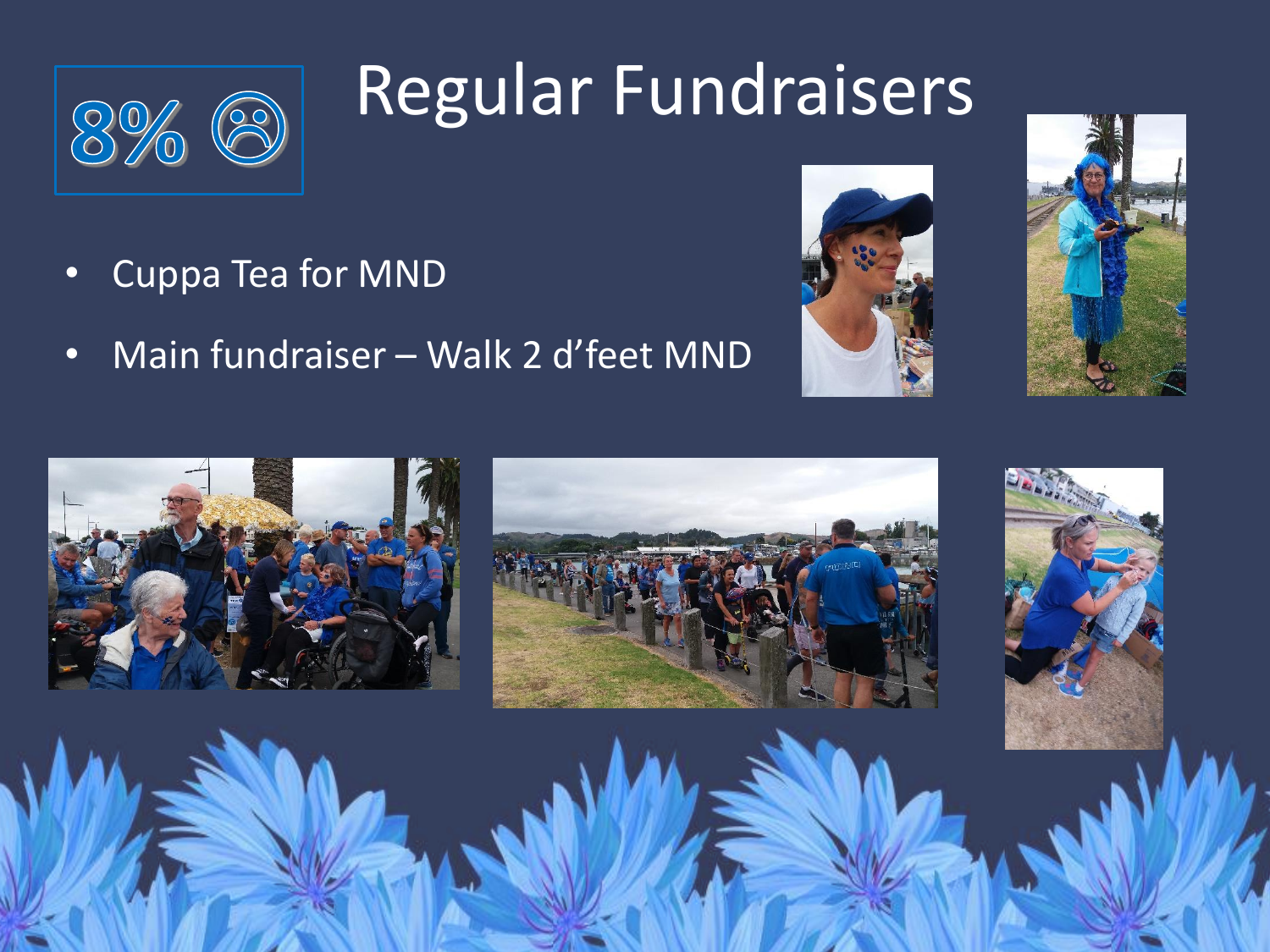Most common question – What Next ? & How long?



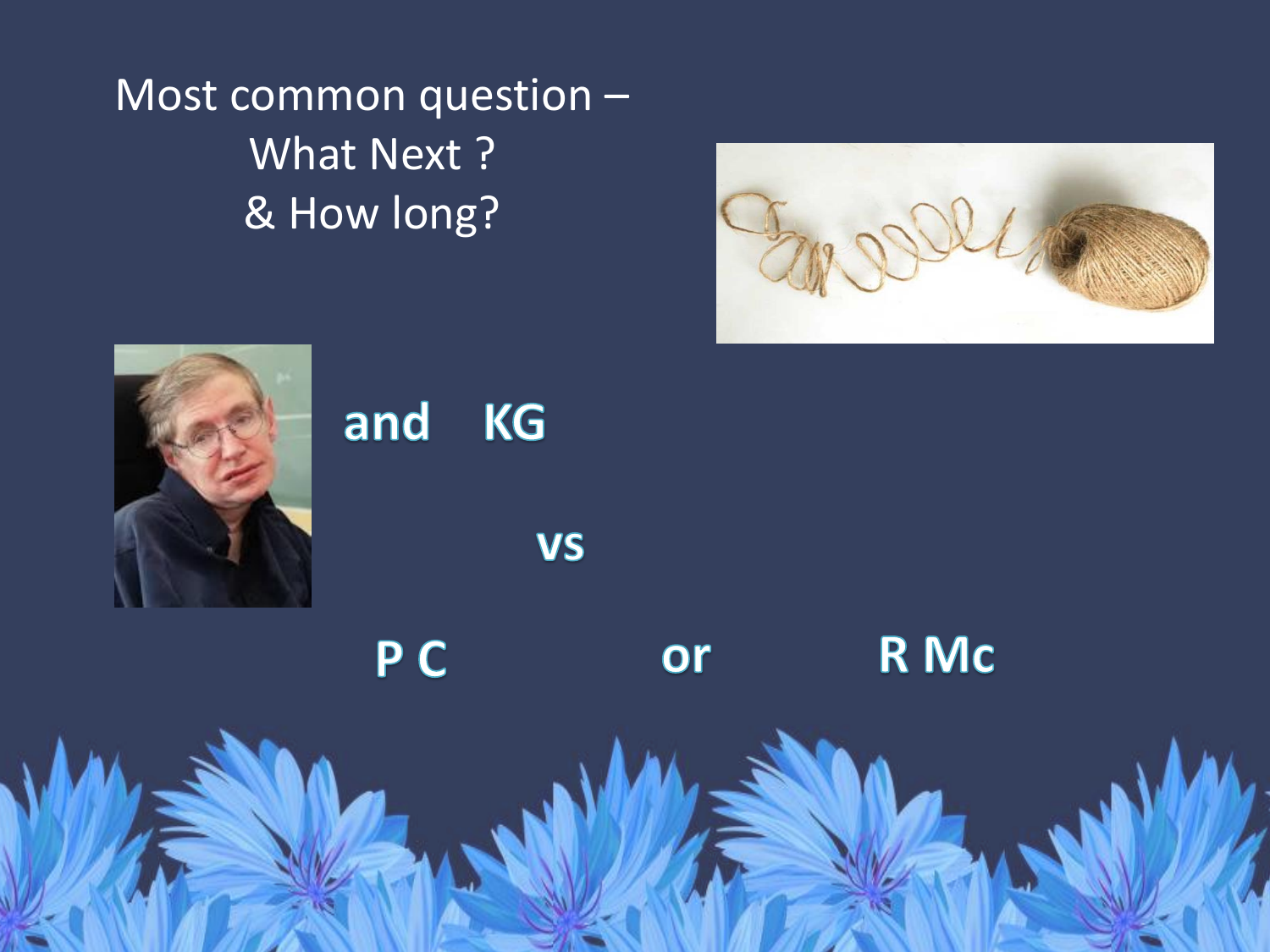

• Can be overwhelming for the person with MND having so many people involved.

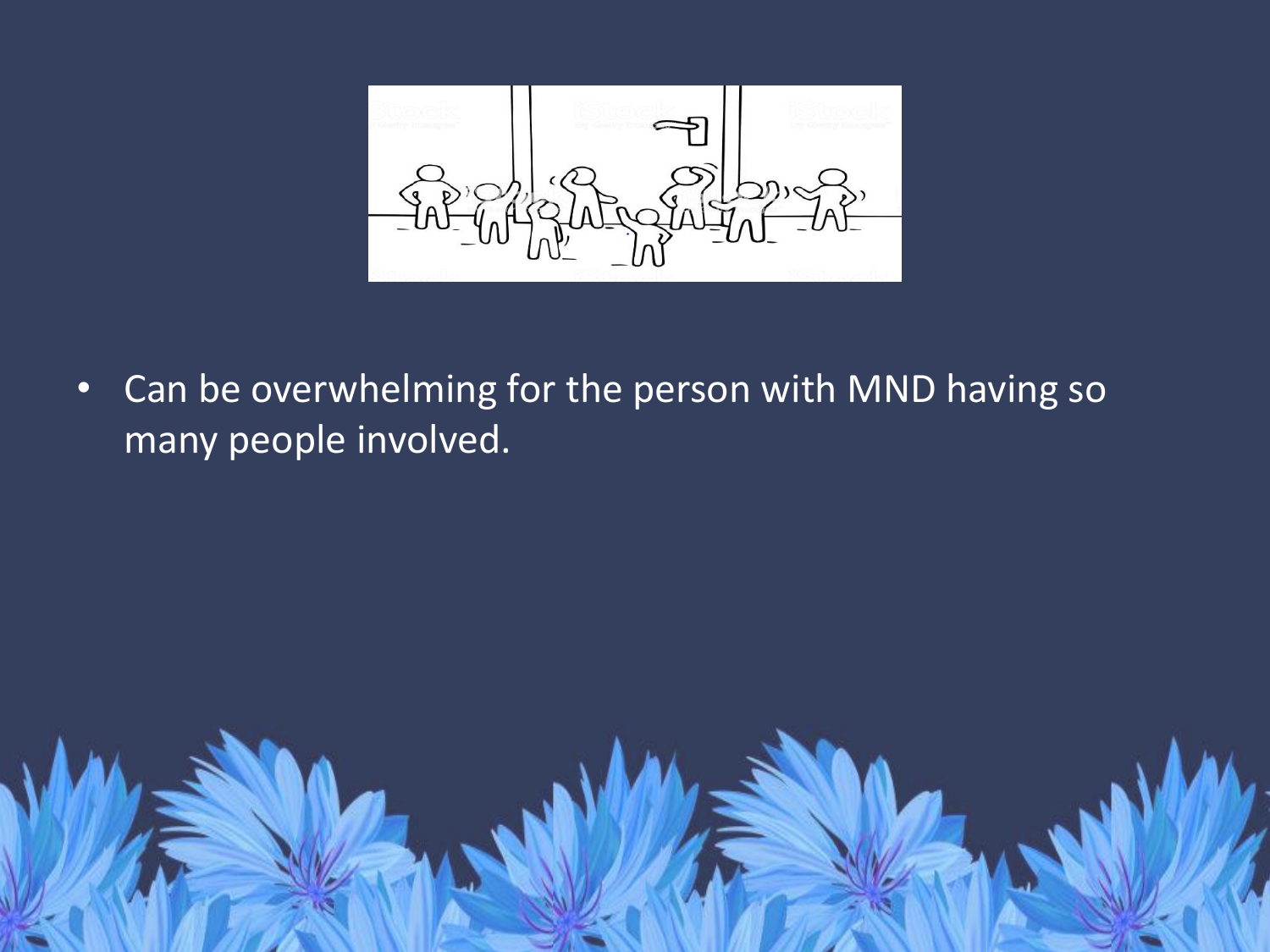

- We can only do our best within the limitations of :
	- $\triangleright$  the health system
	- $\triangleright$  resources
	- $\triangleright$  support networks,
	- ➢ client's own choice
	- $\triangleright$  and the unpredictable nature of MND itself.



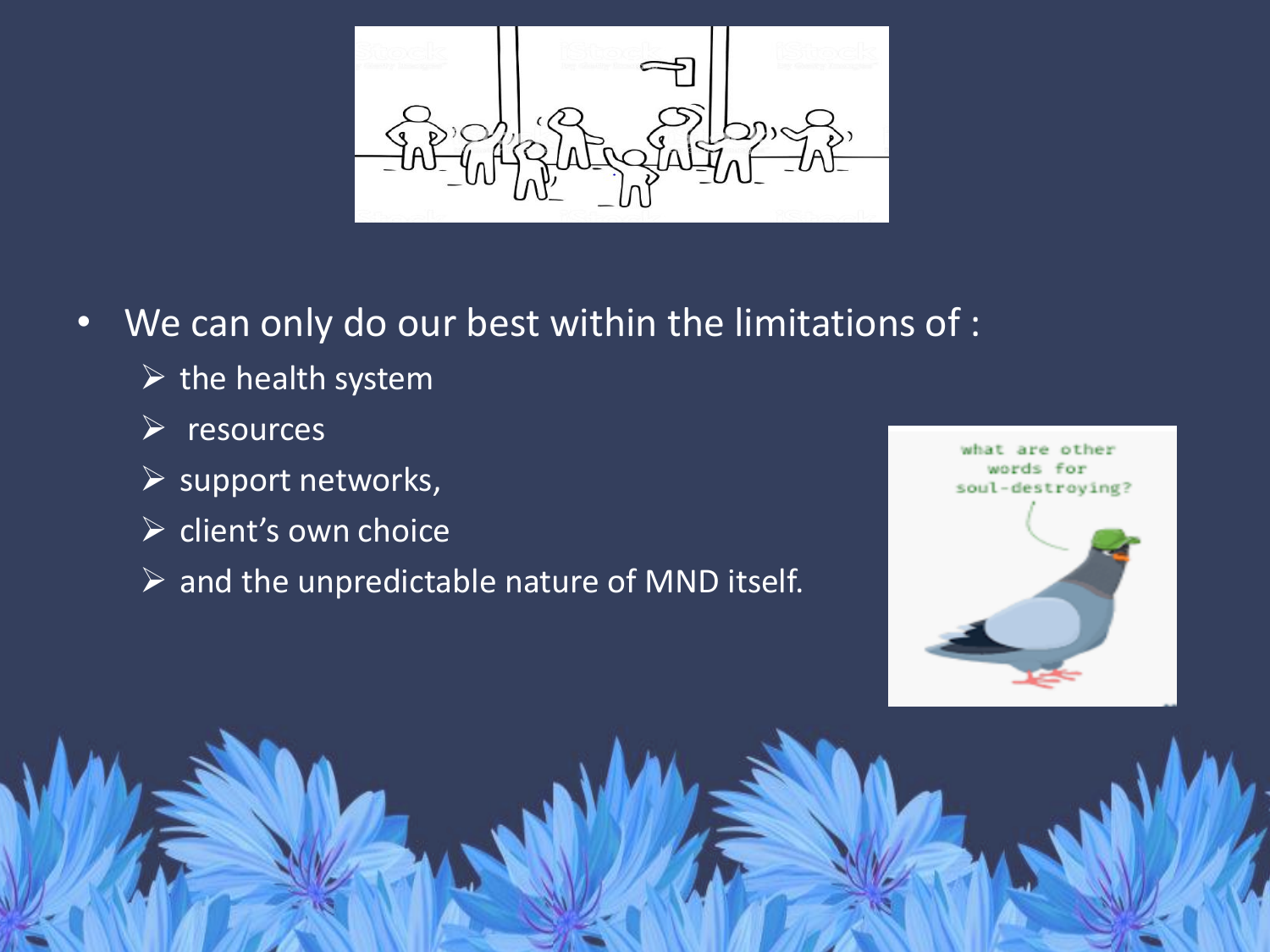

#### • Communication is the key.

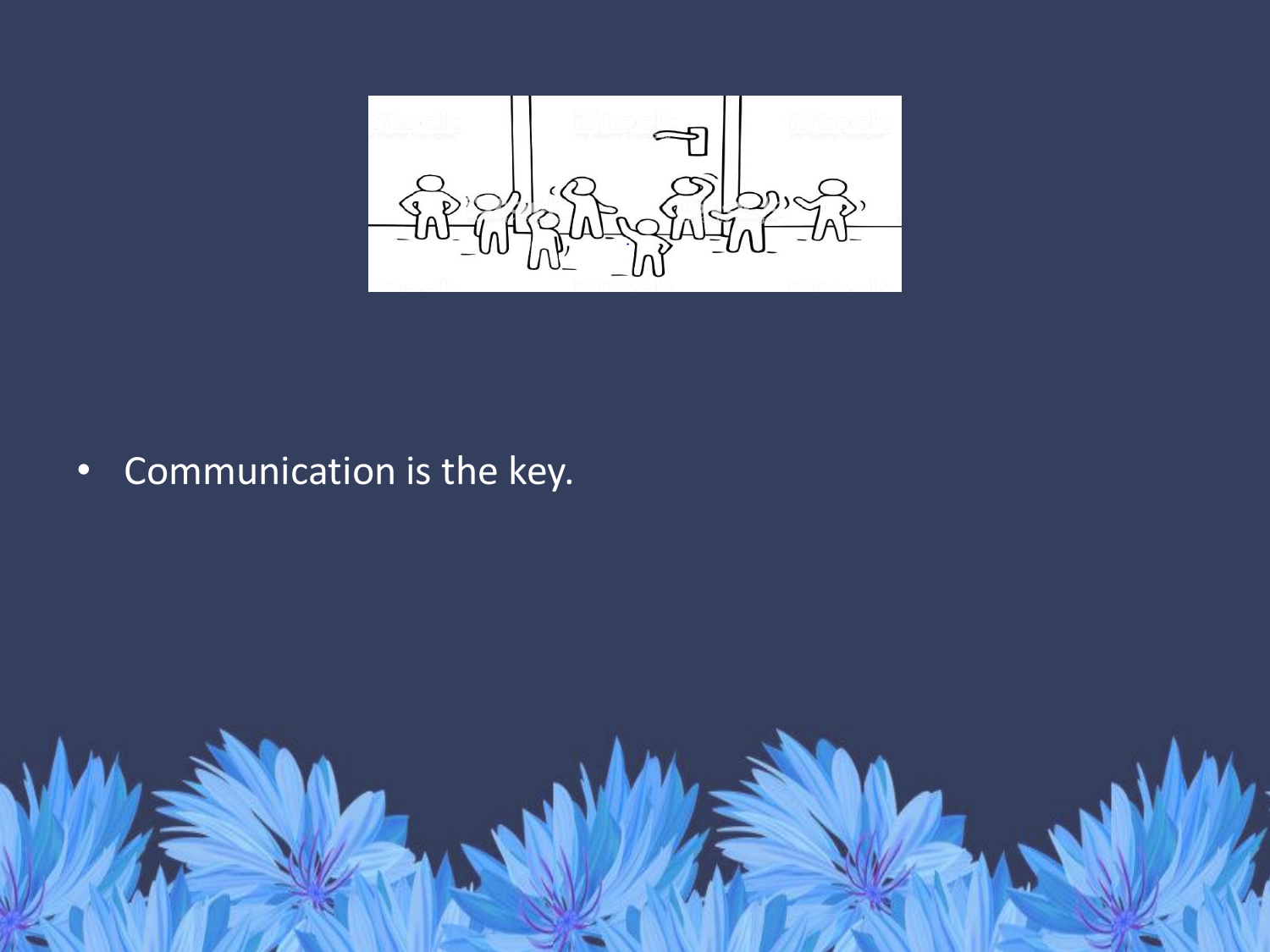This is such an individual journey. People have the right to choose and do what works for them, even if it might seem unconventional to us, BUT we don't promote – just listen.





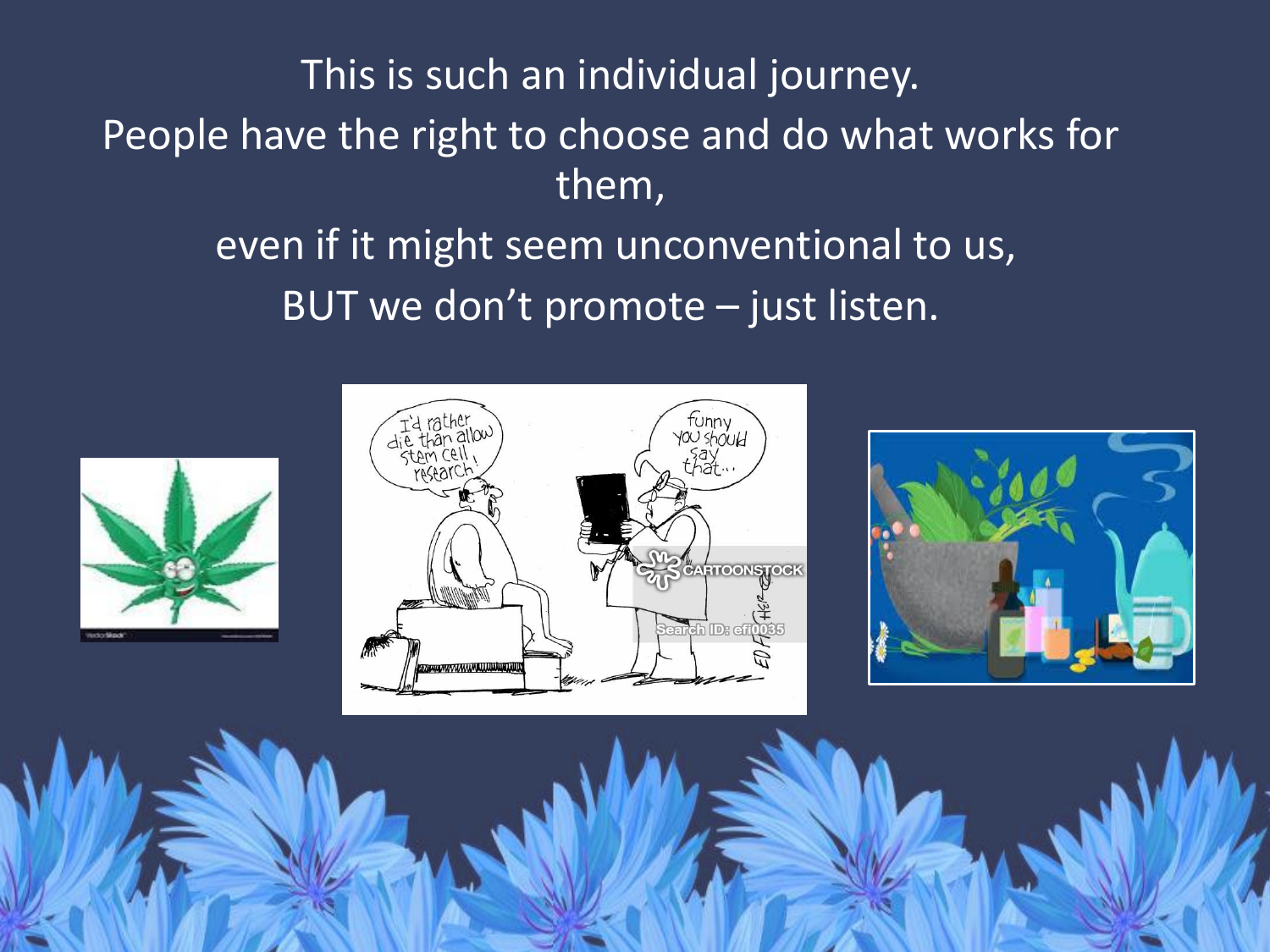#### We are always mindful that:

- Needs of PwMND, their carers and family need to be taken into account.
- MND robs the person of physical function- by including them in decision making and planning of management of their symptoms/needs

**we can empower them to have more control over their life.**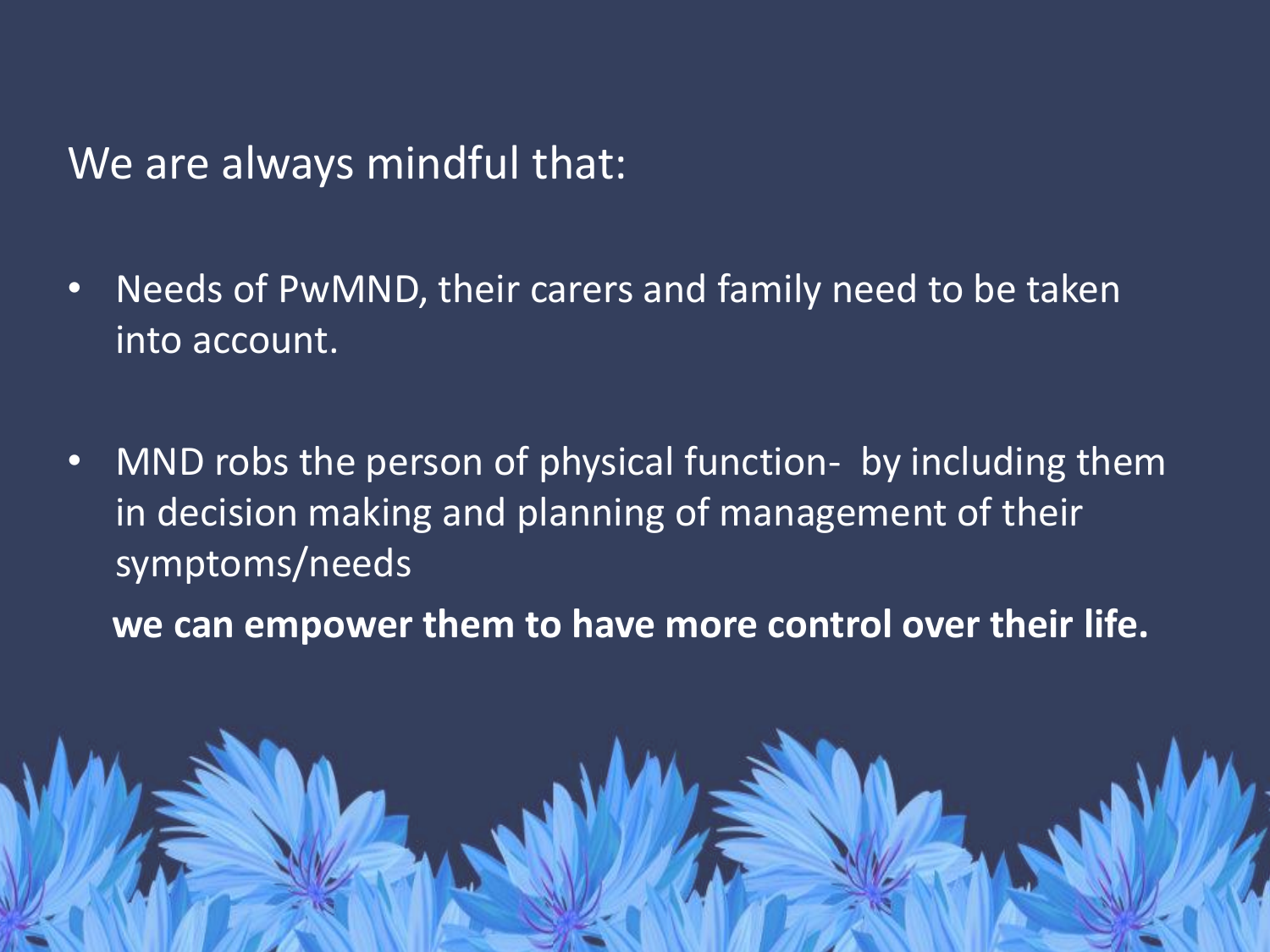### Our support for Caregivers is an important focus of our work

- Change in lifestyle and role.
- Altered family function/dynamic.
- Ongoing grief & loss
- Sense of self & identity changes.
- Anxiety & Helplessness.
- Little/no control over personal decision making.
- Loss of Privacy.
- Exhaustion.
- Both Physical Health & Psychological wellbeing impacted.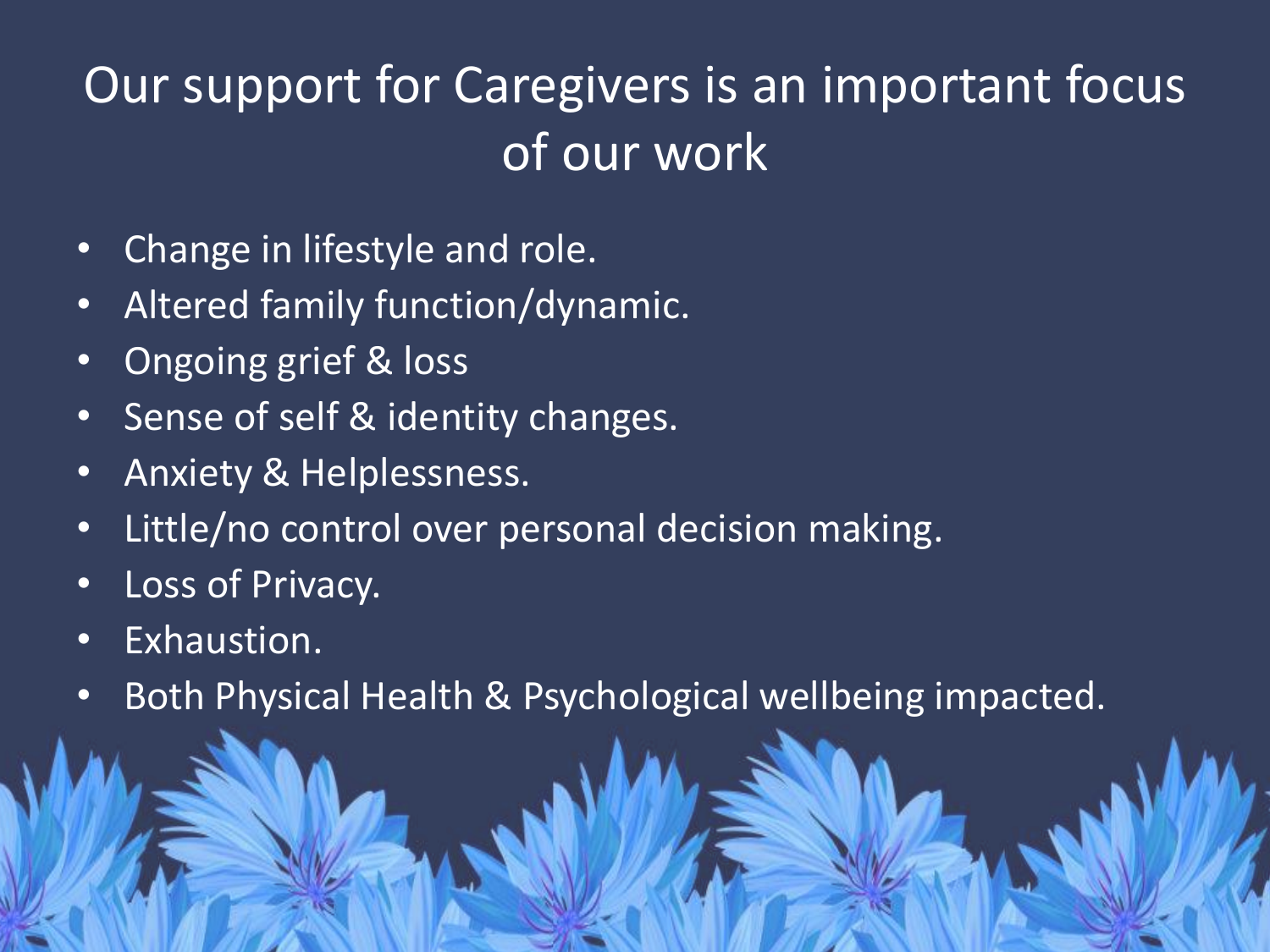#### Main Perth 2019 Symposium learnings for us

- Cognitive Changes
- Nutrition and weight management

#### Emphasis was on :

- $\triangleright$  Multidisciplinary care
- $\triangleright$  Working together rather than in silos
- $\triangleright$  Proactive approach getting things in place prior to need

JF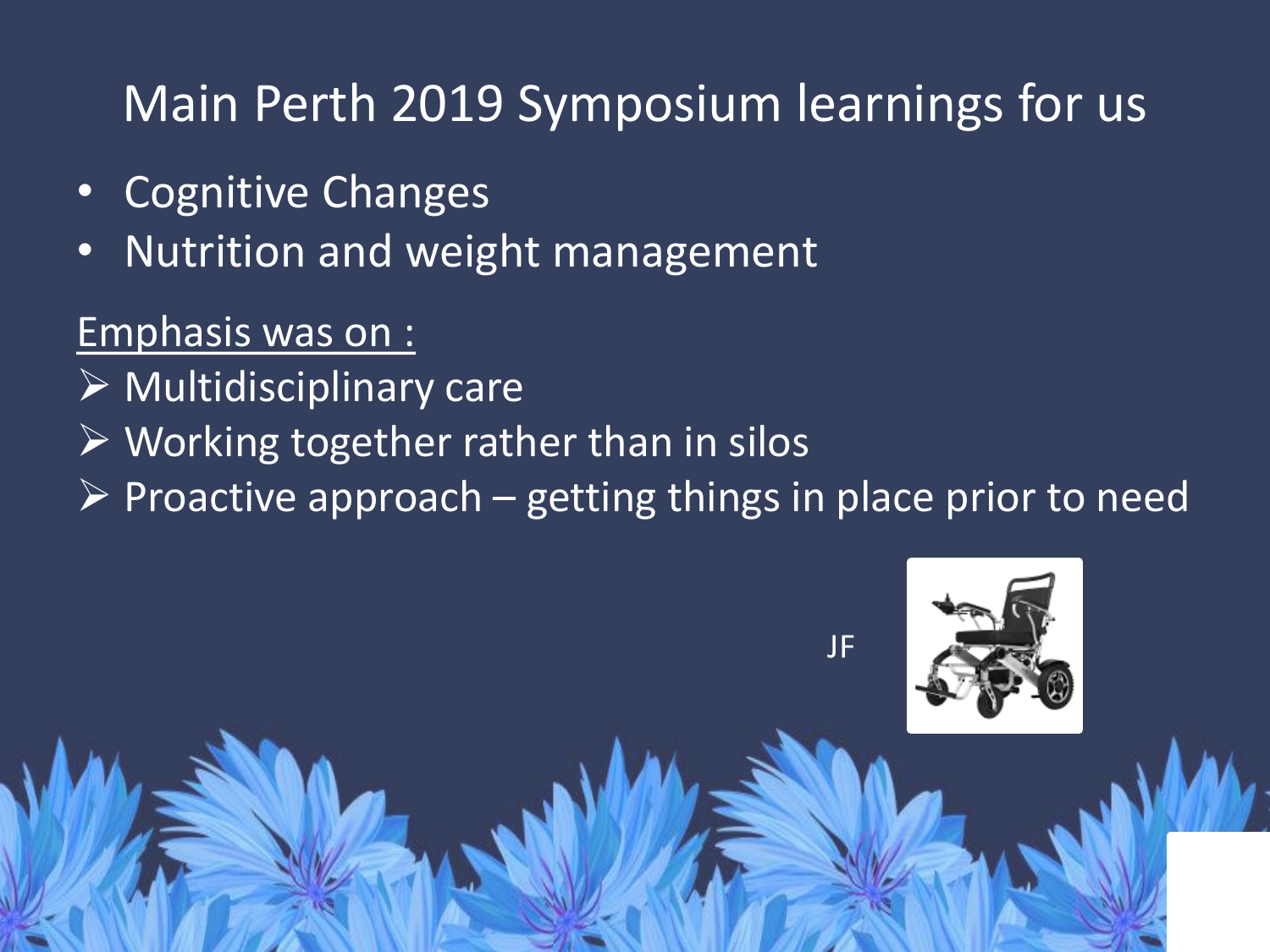Although our work is very sad at times, It is also so rewarding and fulfilling.

It is a privilege and blessing to be allowed into these beautiful families and to have the opportunity to walk beside them.

Our clients are inspirational people and we learn so much from them.

None of the team would change what we do for anything.





*"Her smile lights up the world."*